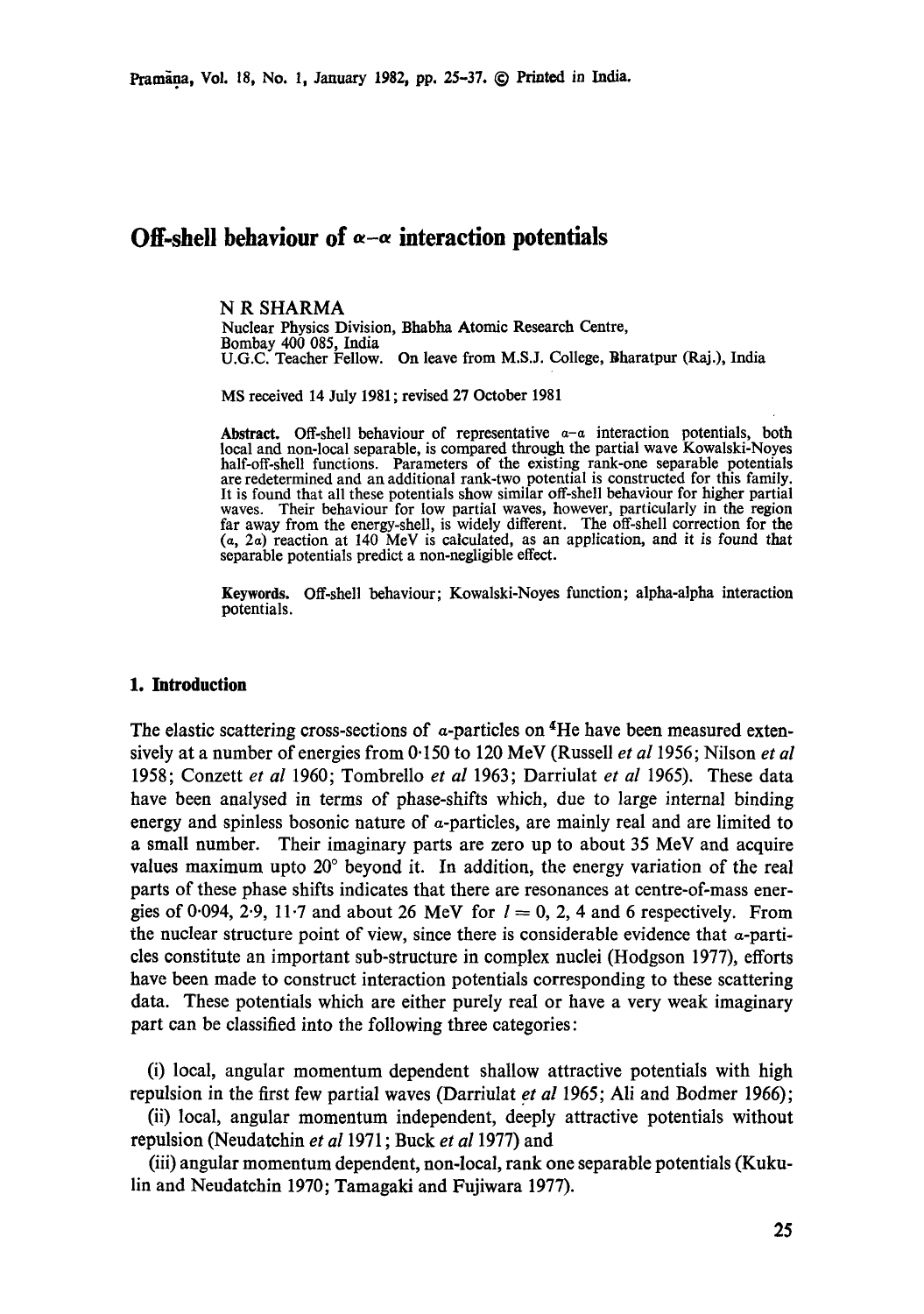As these potentials are obtained by fitting the phase shifts, all of them are obviously equivalent on-shell. Their off-shell behaviour, of course, may be different although it may also be restricted to certain behavioural pattern as these potentials satisfy some subsidiary conditions imposed by the more satisfactory microscopic theories, like 'resonating group method' (RGM) or 'generator co-ordinate method' (GCM), for the scattering of composite particles (Brink 1975). For  $a-a$  system, these conditions amount to suppression of the  $a-a$  relative motion wave function in 1S, 2S and 1D states. Since the many body calculations with  $\alpha$ -particles as sub-structure and the  $(a, 2a)$  knock out reaction depend sensitively on the off-shell behaviour of the scattering amplitudes, in the present note we have compared the half-shell amplitudes corresponding to various potentials. As all these potentials are real, except the one of Darriulat *et al* which has a weak imaginary part, we have used only the real part of the potentials for this comparison. The Coulomb term in the potential is also excluded because the off-shell continuity of the Coulomb scattering amplitude is still not well-defined (Kok and van Haeringen 1981). Considering that the separable approximation, because of many resonances in the  $a-a$  system, may be good representation for this interaction (Brown and Jackson 1976), we have also constructed an additional separable potential which is of rank two in  $l = 0$  and  $l = 2$ partial waves. This brings about a kind of similarity between the available local and non-local potentials when both these types now have purely attractive and attractive-with-a-repulsive-core potentials. We have also re-determined the parameters of the potentials of Kukulin and Neudatchin (1970) and extended them to cover partial waves upto  $l = 10$ . As pointed out by Tamagaki and Fujiwara (1977) the original parameters of Kukulin *et al* are in error as they are determined by fitting the calculated purely nuclear phase shifts wrongly to the measured nuclear phase shifts in the presence of the Coulomb potential.

In  $\S 2$  we list the essential expressions needed for our purpose.  $\S 3$  contains the description of various potentials and results.

## **2. Formalism**

For a rank 2 separable potential defined as

$$
V_{l}(p, p') = -\frac{\hbar^{2}}{m_{\alpha}} \frac{1}{2\pi^{2}} [g_{l}(p) g_{l}(p') - h_{l}(p) h_{l}(p')], \qquad (1)
$$

the fully off-shell scattering matrix for the  $l$  th partial wave is given (Tabakin 1964; Mongan 1968) by

$$
T_{i}(p, k'; k^{2}) = N_{i}(p, k'; k^{2}) / D_{i}(k^{2}), \qquad (2)
$$

where

$$
N_{l}(p, k'; k^{2}) = \frac{\hbar^{2}}{m_{a}} 4\pi [h_{l}(p) h_{l}(k') G_{11}^{+} - g_{l}(p) g_{l}(k') G_{22}^{+} + (g_{l}(p) h_{l}(k') + g_{l}(k') h_{l}(p)) G_{12}^{+}], \qquad (3)
$$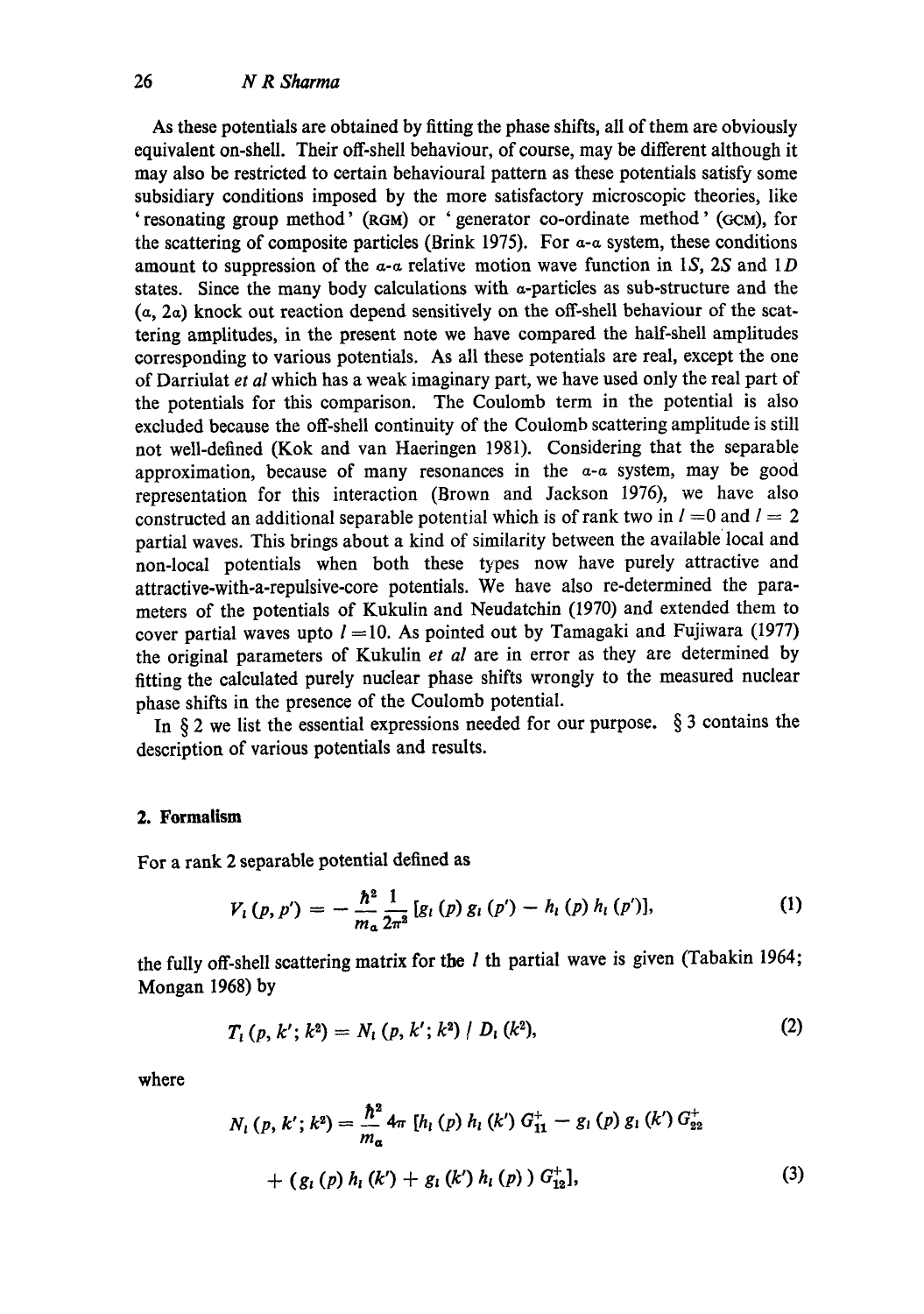and the Fredholm determinant  $D_t$  ( $k^2$ ) is written as

*Q* 

$$
D_{l} (k^{2}) = G_{11}^{+} G_{22}^{+} + G_{12}^{+2}, \qquad (4)
$$

with 
$$
G_{11}^+=1-\frac{2}{\pi}\int_{0}^{\infty}\frac{g_1^2(q) q^2 dq}{q^2-k^2-i\epsilon}
$$
, (5a)

$$
G_{22}^{+} = 1 + \frac{2}{\pi} \int_{0}^{a} \frac{h_{1}^{2}(q) q^{2} dq}{q^{2} - k^{2} - i\epsilon},
$$
\n(5b)

and 
$$
G_{12}^+ = \frac{2}{\pi} \int_0^a \frac{g_l(q) h_l(q) q^2 dq}{q^2 - k^2 - i\epsilon}
$$
 (5c)

The phase shifts  $\delta_l$  ( $k^2$ ) are given in terms of the on-shell T-matrix,

$$
\tan \delta_i (k^2) = \frac{\text{Im } T_i (k, k; k^2)}{\text{Re } T_i (k, k; k^2)}.
$$
\n(6)

In an explicit way from (2), the half-shell T-matrix is written as

$$
T_{l}(p, k; k^{2}) = \frac{N_{l}(p, k; k^{2})}{D_{l}(k^{2})} = f_{l}(p, k) T_{l}(k, k; k^{2}), \qquad (7)
$$

where the Kowalski-Noyes half-off-shell function (Kowalski 1965; Noyes 1965)  $f_{i}$  (p, k) are given by

$$
f_i(p, k) = N_i(p, k; k^2) / N_i(k, k; k^2).
$$
 (8)

For the simple case of one term separable potential,

$$
V_{l}(p, p') = -\frac{\hbar^{2}}{m_{a}} \frac{1}{2\pi^{2}} g_{l}(p) g_{l}(p'), \qquad (9)
$$

the expressions for  $T_i$  (p, k; k<sup>2</sup>),  $\delta_i$  and  $f_i$  (p, k) reduce to

$$
T_{1}(p, k; k^{2}) = \frac{\frac{-\hbar^{2}}{ma} 4\pi g_{1}(p) g_{1}(k)}{1 - \frac{2}{\pi} \int_{0}^{a} \frac{g_{1}^{2}(q) q^{2} dq}{q^{2} - k^{2} - i\epsilon}},
$$
\n(10)

$$
\tan \delta_i (k^2) = k g_i^2(k) / \left[ 1 - \frac{2}{\pi} \int_0^a \frac{g_i^2(q) q^2 dq}{q^2 - k^2 - i\epsilon} \right],
$$
\n(11)

and 
$$
f_i(p, k) = g_i(p)/g_i(k).
$$
 (12)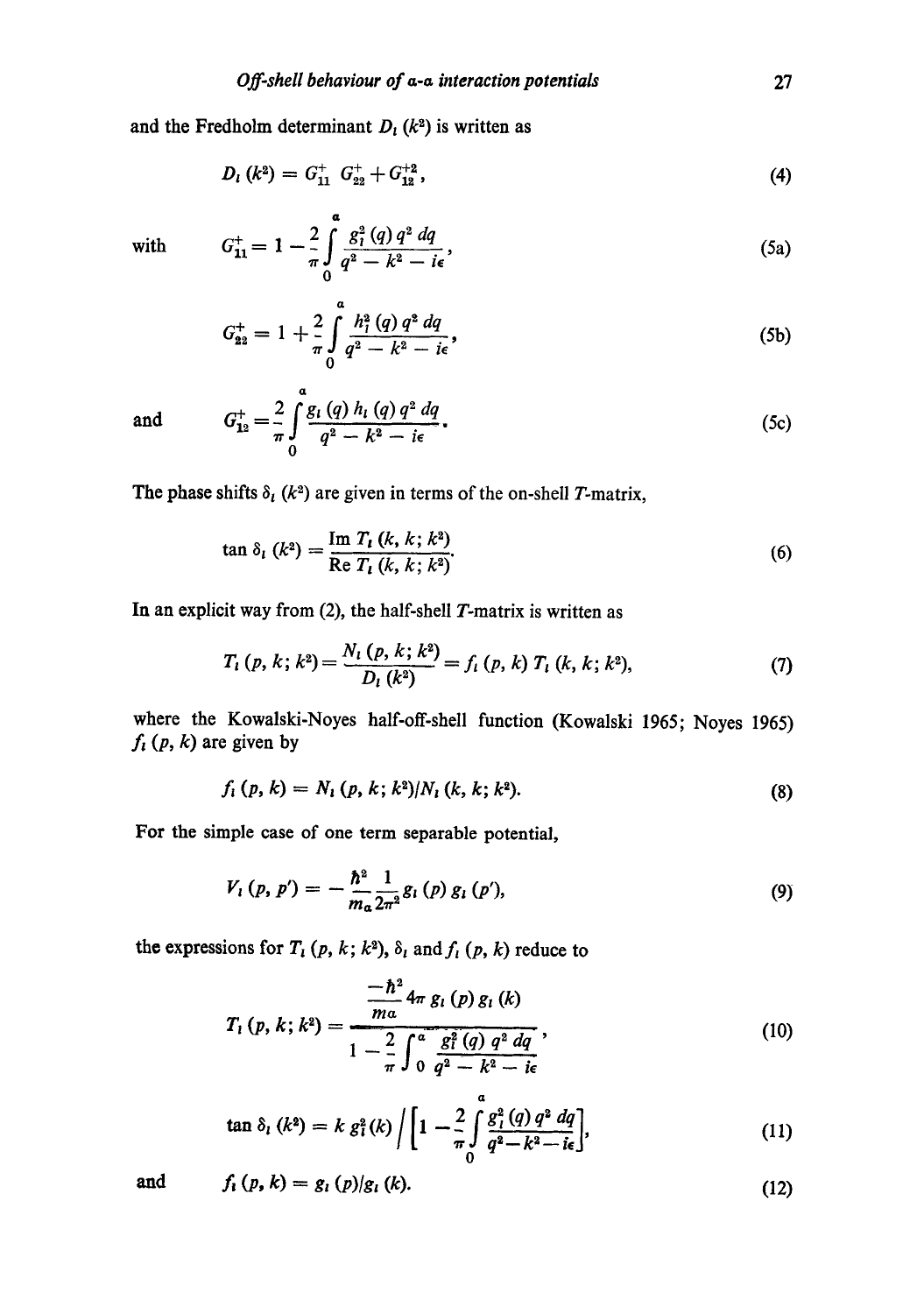For local potentials also, one can easily calculate the ratio of the half-off-shell T-matrix to on-shell T-matrix and thus define a sort of half-shell function for comparison with the Kowalski-Noyes functions defined for separable potentials. We thus write,

$$
T_{i}(p, k; k^{2}) = 4\pi \int_{0}^{a} U_{i}(kr) V_{i}(r) j_{i}(pr) r^{2} dr,
$$
\n(13)

where  $j_i$  is spherical Bessel function and

$$
f_{i}(p, k) = \frac{\int_{a}^{a} U_{i}(kr) V_{i}(r) j_{i}(pr) r^{2} dr}{\int_{0}^{a} U_{i}(kr) V_{i}(r) j_{i}(kr) r^{2} dr},
$$
\n(14)

where  $U_1$  (kr) is the radial part of the scattering solution for interaction potential  $V_{\iota}$  (r). The full T-matrix, half off-shell, is calculated through

$$
T(p, k; k^2) = \Sigma (2l + 1) f_l (p, k) T_l (k, k; k^2) p_l (\hat{\rho} \cdot \hat{k}), \qquad (15)
$$

which reduces to the on-shell value when  $|p| = |k|$  and all  $f_i(p, k) = 1$ .

## **3. Interaction potentials and results**

Before presenting the results, we first give here  $\tilde{a}$  description of the  $\alpha$ - $\alpha$  interaction potentials which we have used for the purpose of comparing the half-off-shell amplitudes. As mentioned earlier, these potentials fit the scattering data and also incorporate in them the requirement of suppressing the relative motion wave function in 1 $S$ , 2 $S$  and 1 $D$  states.

### *3.1 Local potentials*

In this category we use the potentials of Darriulat *et al* (1965) and Buck *et al* (1977). The potential of Darriulat *et al* is angular momentum dependent and its real part is written as

$$
U^i(r) = U_1/[1 + \exp{(r - r_1)/a_1}] - U_2/[1 + \exp{(r - r_2)/a_2}], \qquad (16)
$$

and the parameters are listed in table 1. The potential of Buck *et al* is deeply attractive and angular momentum independent. It is given by,

$$
U(r) = -U_0 \exp(-\beta r^2), \qquad (17)
$$

with  $U_0 = 122.6225$  MeV and  $\beta = 0.22$  fm<sup>-2</sup>.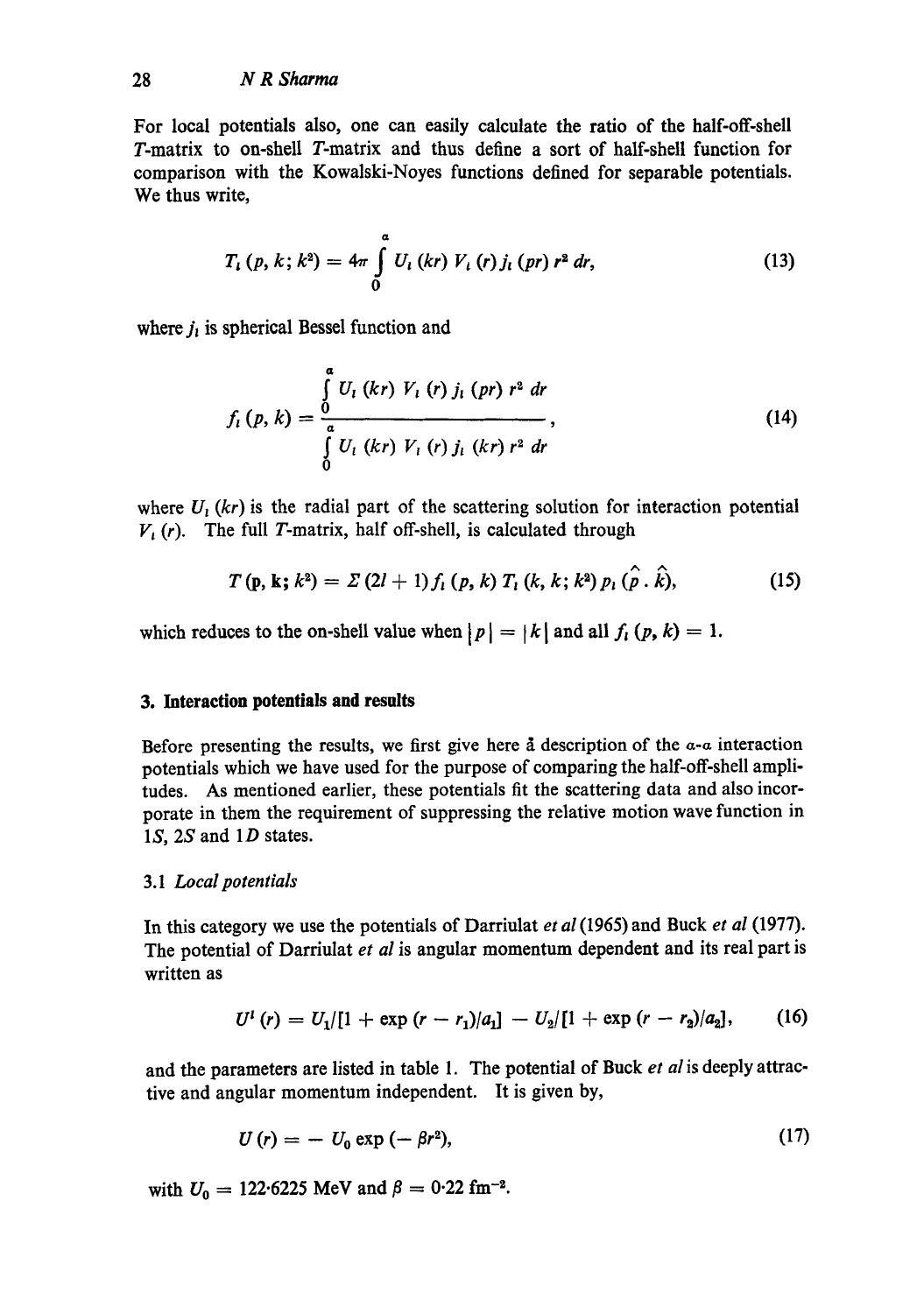|   | U.<br>(MeV) | $r_{1}$<br>(f <sub>m</sub> ) | $a_{1}$<br>(fm) | $\scriptstyle U_2$<br>(MeV) | $r_{2}$<br>(f <sub>m</sub> ) | $a_{2}$<br>(fm) |
|---|-------------|------------------------------|-----------------|-----------------------------|------------------------------|-----------------|
| 0 | $150 - 0$   | 1.65                         | 0.10            | 9.20                        | $3 - 72$                     | 0.40            |
| 2 | $150 - 0$   | 1.63                         | 0.05            | 16.00                       | 3.55                         | 0.30            |
| 4 | $220 - 0$   | 1.20                         | 0.05            | 71.00                       | $2 - 48$                     | 0.46            |
| 6 |             |                              |                 | $50 - 00$                   | 2.96                         | 0.53            |
| 8 |             |                              | ---             | 110.00                      | 2.00                         | 0.65            |

Table la. Parameters of the potential due to Darriulat *et al* (1965).

Table 1b. Parameters of the one-term separable potential (Gaussian form).

|                | λ,                                      | k <sub>o</sub> | $k_1^2$     | kţ<br>$(fm^{-2})$ | β        |
|----------------|-----------------------------------------|----------------|-------------|-------------------|----------|
|                |                                         | $(fm^{-1})$    | $(fm^{-2})$ |                   | $(f_m)$  |
| 0              | $8.40 \times 10^{-8}$ fm <sup>13</sup>  | 2.40           | 0.54        | 5.51              | 1.02     |
| $\overline{2}$ | $1.18 \times 10^{-3}$ fm <sup>13</sup>  | 3.75           | $0 - 00$    | 4.725             | $1 - 02$ |
| 4              | $1.58 \times 10^{-3}$ fm <sup>18</sup>  | 2.80           | 0.00        | 0.00              | $1 - 02$ |
| 6              | $4.46 \times 10^{-5}$ fm <sup>17</sup>  | 2.28           | $0 - 00$    | 0.00              | 1.02     |
| 8              | $7.73 \times 10^{-9}$ fm <sup>31</sup>  | 8.85           | 0.00        | 0.00              | $1 - 02$ |
| 10             | $3.80 \times 10^{-11}$ fm <sup>35</sup> | 9.80           | 0.00        | 0.00              | $1 - 02$ |

Table 1c. Parameters of the one-term separable potential (Yamaguchi form).

|          | $\lambda_i^2$ (fm <sup>-3</sup> ) | $k_1^*$ (fm <sup>-2</sup> ) | $k_{\rm s}^2$ (fm <sup>-2</sup> ) | $b_l$ (fm <sup>-1</sup> ) |
|----------|-----------------------------------|-----------------------------|-----------------------------------|---------------------------|
| $\bf{0}$ | $7.04 \times 10^{3}$              | 0.54                        | 5.51                              | 2.1                       |
| 2        | $5.7 \times 10^8$                 | 0.00                        | 4.725                             | 2.1                       |
| 4        | $3.04 \times 10^{2}$              | 0.00                        | 0.00                              | 2.1                       |
| 6        | $4.18 \times 10^{5}$              | 0.00                        | 0.00                              | 2.1                       |
| 8        | $4.9 \times 10^{3}$               | 0.00                        | 0.00                              | 2.1                       |
| 10       | $5.79 \times 10^{2}$              | 0.00                        | 0.00                              | 2.1                       |

Table Id. Parameters of the two term separable potential

|    | $\lambda_a$ (fm <sup>1+1/2</sup> ) | $b_a$ (fm <sup>-1</sup> ) | $\lambda_r$ (fm <sup>1+1/8</sup> ) | $b_r$ (fm <sup>-1</sup> ) |
|----|------------------------------------|---------------------------|------------------------------------|---------------------------|
| 0  | 7.25                               | $1 - 03$                  | 20.00                              | 1.49                      |
| 2  | 1.63                               | 1.53                      | $10 - 00$                          | 2.69                      |
| 4  | $2.31 \times 10^{-1}$              | 1.65                      | 0.00                               | ---                       |
| 6  | $5.37 \times 10^{-2}$              | 1.46                      | 0.00                               | ----                      |
| 8  | $1.86 \times 10^{-3}$              | 1.22                      | 0.00                               |                           |
| 10 | $4.01 \times 10^{-3}$              | $1-10$                    | 0.00                               |                           |

## 3.2 *Non-local separable potentials*

i l lll

The form factor constructed by Kukulin and Neudatehin (1970) for partial waves  $l = 0$ , 2 and 4, which we shall call as one term Gaussian form, is written as

$$
g_{l}(k) = \lambda_{l}(k^{2} + k_{0}^{2})(k^{2} - k_{1}^{2})(k^{2} - k_{2}^{2})\exp(-\beta^{2}k^{2}/2).
$$
 (18)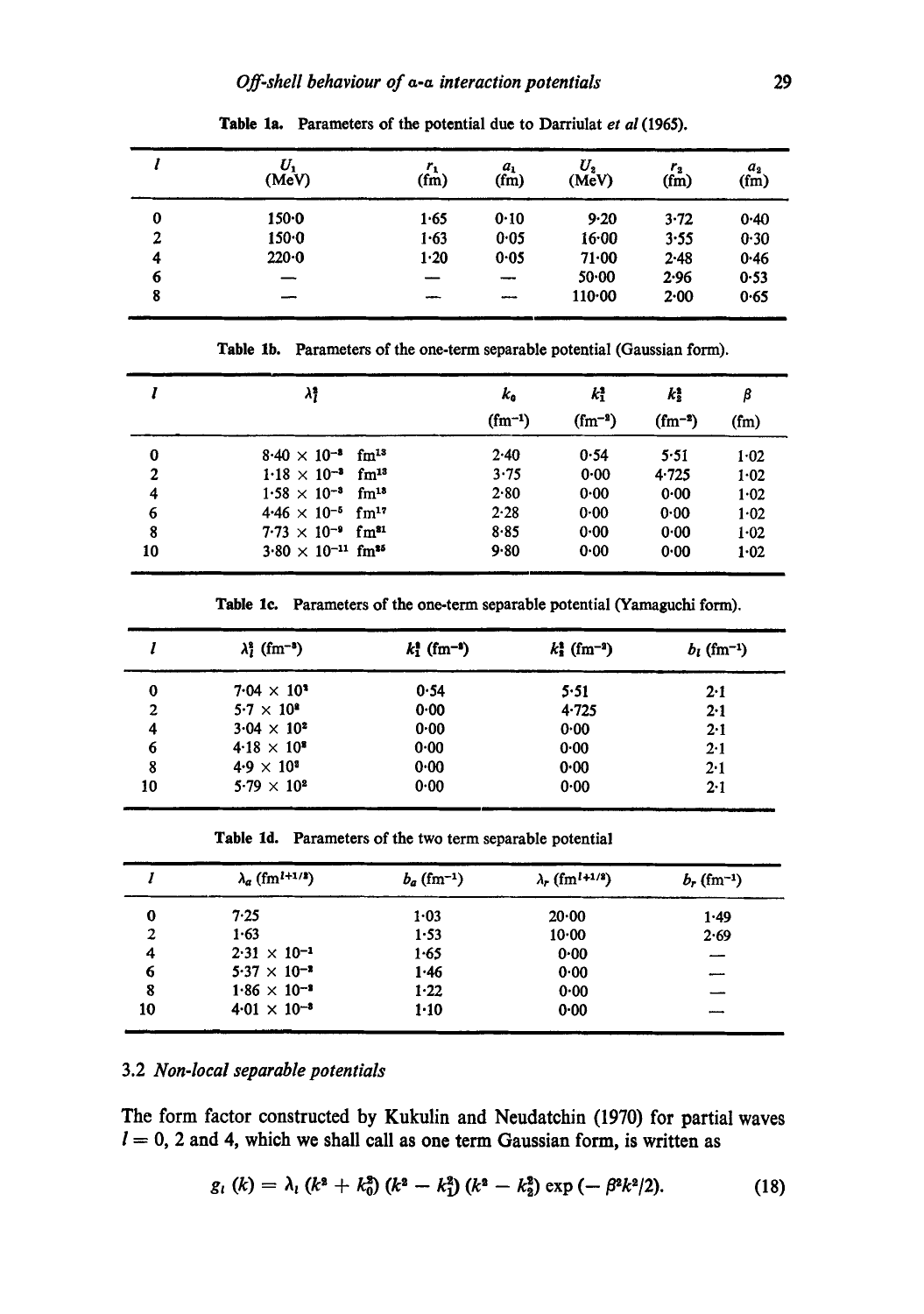Here  $k_0$  is introduced to simulate some kind of resonance-width at the resonance while  $k_1$  and  $k_2$  are put in to reproduce the nodal behaviour of the wave function. The parameters  $k_0$ ,  $k_1$  and  $k_2$  are *l*-dependent while the range parameter  $\beta$  is kept fixed for all partial waves, at a value derived from the strength parameter of the shell model wave function in the harmonic oscillator basis. The values of  $k_1$  and  $k_2$ , in each partial wave, are also fixed from similar calculations. They then search  $\lambda_1$  and  $k_0$  (l) and fit the real parts of  $\dot{a}$ -a phase shifts up to 60 MeV. Tamagaki and Fujiwara (1977) have pointed out that the phase shifts to be fitted by this nuclear part of the interaction should be  $\delta_t^N$  and not  $\delta_t^{NC}$  which are reported in the literature as the nuclear phase shifts in the presence of the Coulomb potential. It is known that  $\delta^N_{\alpha}$ is different from  $\delta_{\gamma}^{NC}$  in the entire energy range while other  $\delta_{\gamma}^{N}$  are different from  $\delta_{\gamma}^{NC}$ up to around 30 MeV. They thus correct the original parameters of Kukulin and Neudatchin and also construct potential for  $l = 6$ . We checked these potentials for phase shifts at higher energies and found that they have a very disappointing trend beyond 50 MeV. D-wave phase shift changes sign and S-wave phase shift goes very close to  $-180^\circ$  around 60 MeV while both these effects occur around or above 100 MeV. We have corrected this potential, keeping  $\beta$  at the value given by Tamagaki and Fujiwara but changing  $k_1$  and  $k_2$  such that the change of sign in the phase shifts occur at the right place, and found new values of  $\lambda_l$  and  $k_0$  (*l*) so that the data up to 120 MeV is well-fitted. Similar potentials for  $l = 8$  and 10 are also constructed. It may be mentioned that for  $l > 4$ , the form factor (18) is multiplied by  $k^{l-4}$  to ensure proper threshold behaviour. The parameters of the potential are given in table 1 and fits to the phase-shifts are displayed in figure 1.

Another form factor suggested by Kukulin and Neudatchin (1970) for partial waves  $l = 0$ , 2 and 4, which we may call one term Yamaguchi form, is given as:

$$
g_i(k) = \lambda_i (k^2 - k_1^2) (k^2 - k_2^2) / (k^2 + b_1^2)^8.
$$
 (19a)



**Figure I. Fits to the** *a-a* **phase-shifts (nuclear part) with the one-term separable potential of Gaussian form.**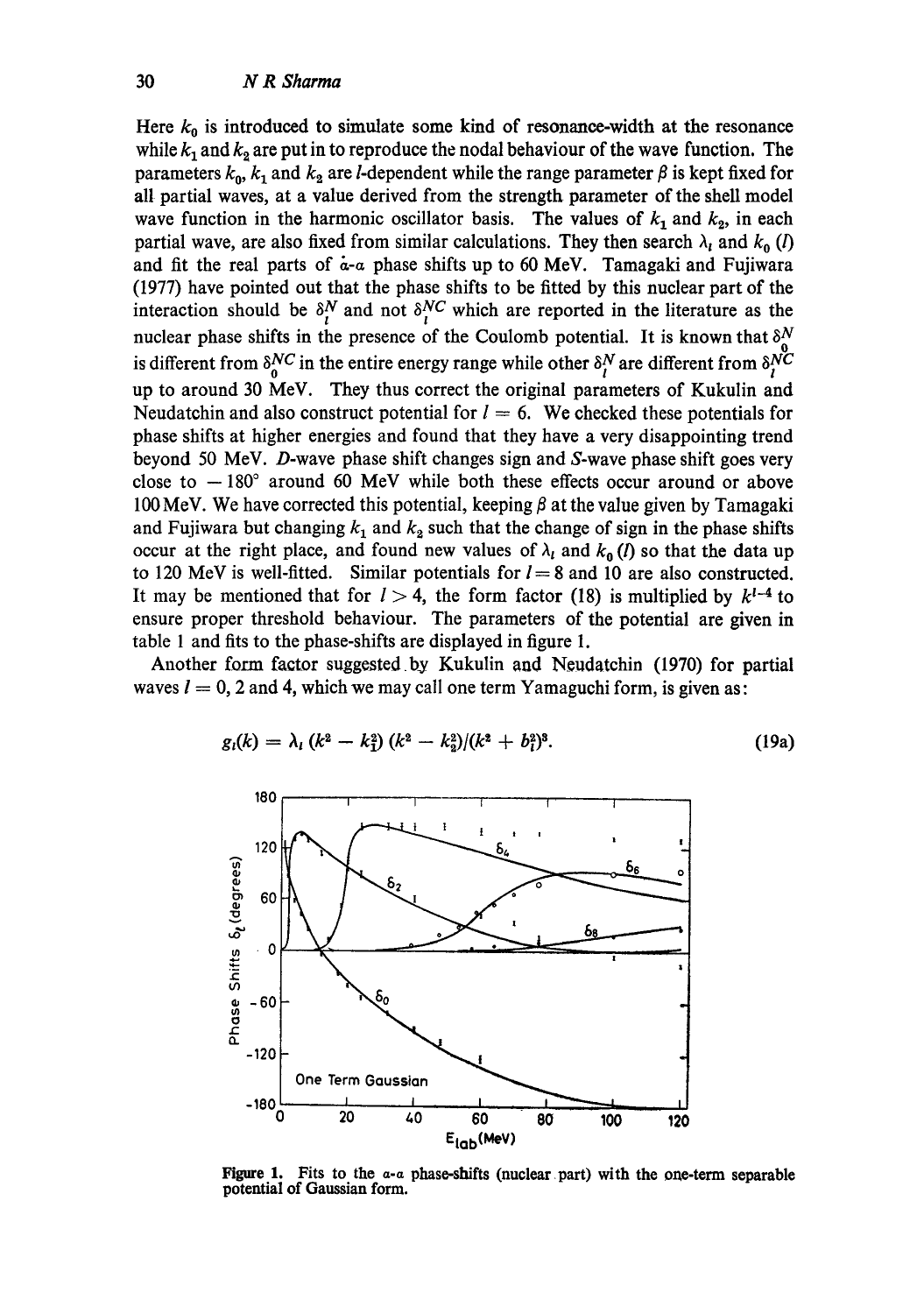This form is also unsatisfactory at high energies. We have also corrected and extended this potential so as to reproduce all  $\delta_l^N(k^2)$  up to 120 MeV. For partial waves with  $l > 4$  the form factor is modified as

$$
g_i(k) = \lambda_i \; k^i/(k^2 + b_i^2)^{\frac{l+2}{2}}.\tag{19b}
$$

We have fixed the range parameter  $b_i$ , for all partial waves, at 2.1 fm<sup>-1</sup>, a value very close to the range parameter of the Gaussian potential if expressed as  $\exp(-\beta^2 k^2/2)$  $= \exp(-k^2/b^2)$  so that the energy-independence of the position of nodes is maintained. So, this in essense is a one parameter potential, the values of which are given in table 1 and fits to the phase shifts are displayed in figure 2. A noticeable improvement is the better quality fit to  $\delta_4^N(k^2)$ .

Though these one term potentials very correctly reproduce the phase-shifts and resonances in  $\alpha$ - $\alpha$  scattering, they are incapable of predicting the position of Breit-Wigner poles on the second sheet of the complex energy plane. The Fredholm determinant  $D<sub>1</sub>(k<sup>2</sup>)$  must vanish at some value of k to show this effect. In case of one-term separable potentials, it is only the real part of  $D<sub>1</sub>(k<sup>2</sup>)$  identified as the denominator in (10), that can vanish while the imaginary part, given by  $kg_1^2(k)$  is always non-zero (except at  $k = k_1$  and  $k = k_2$  which anyway are not the positions of resonances) and positive definite. This condition can be achieved with a two term potential through (4). Further it has been shown (Beam 1969) using Tabakin's one term potential (Tabakin 1968) for nucleon-nucleon interaction that by putting factors like  $k^2 - k_1^2$  or  $k^2 - k_2^2$  in the form factor  $g_1(k)$  one does not produce a genuine change of sign in the phase-shifts. We have, therefore, constructed another potential with simple Gaussian form factors which is of rank 2 for the S and D partial waves. The form factors are written as

$$
g_i(k) = \lambda_a k^i \exp\left(-k^2/b_a^2\right),\tag{20a}
$$

$$
h_i(k) = \lambda_{\mathbf{z}} k^i \exp\left(-k^2/b_i^2\right),\tag{20b}
$$



Figure 2. Fits to the a-a phase-shifts (nuclear part) with the one-term separable **potential of** Yamaguchi form.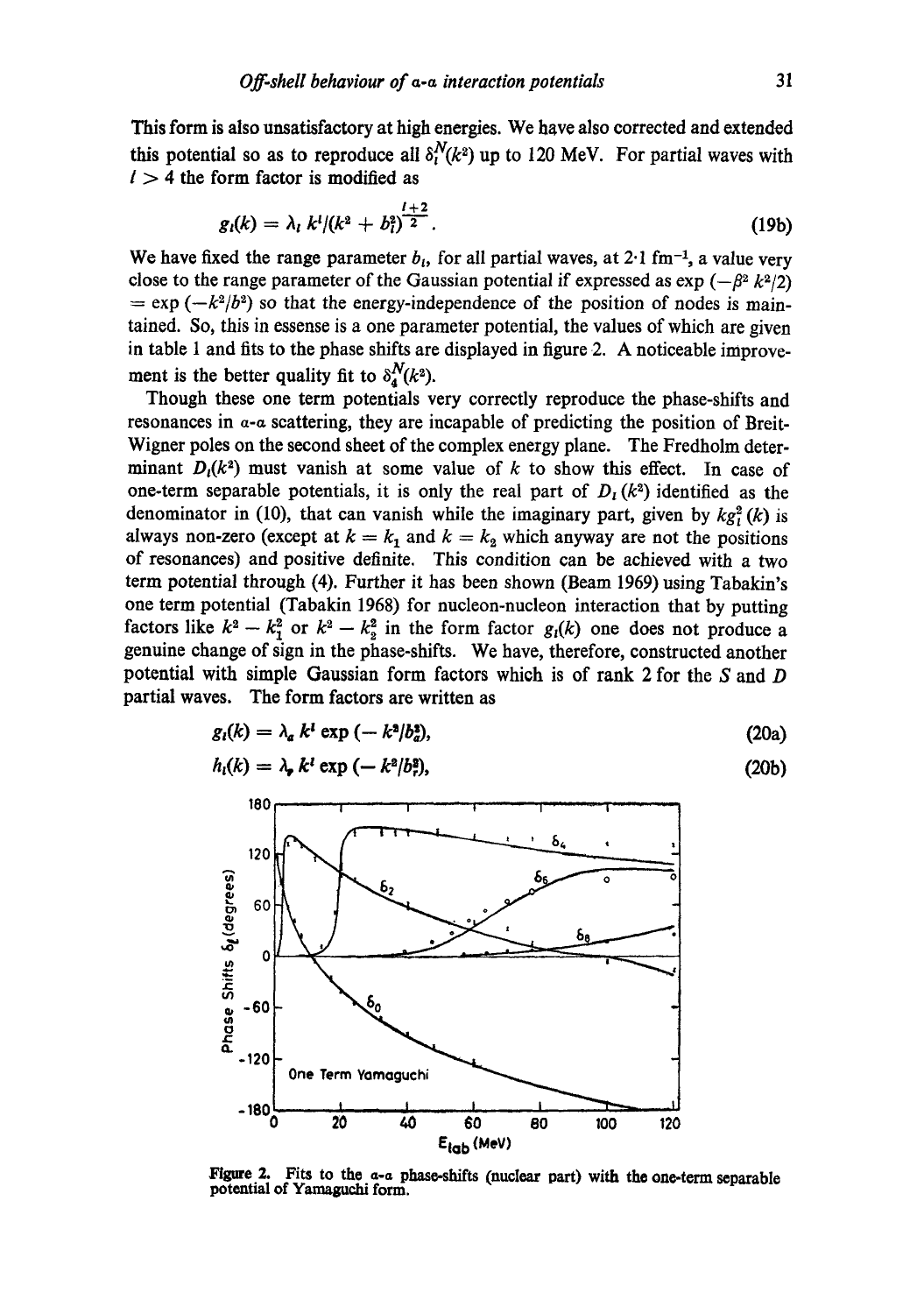and thus four parameters are searched for  $l = 0$  and  $l = 2$  while for higher partial waves only  $\lambda_a$  and  $b_a$  are searched as  $h_i(k)$  is put equal to zero. The parameters are listed in table 1 and the phase shifts thus fitted are displayed in figure 3. The quality of fits is slightly better than those in figure 1. In all these cases fits to  $\delta_{10}^N(k^2)$  are not shown as this phase shift is very small and attains a value of only  $7^\circ$  at 120 MeV.

It is worthwhile to investigate the unitary and analytic properties of the on-shell amplitudes generated by these potentials. As these amplitudes are obtained by solving the Lippmann-Schwinger equation (Mitra 1969), they automatically satisfy the condition of unitarity. To have some kind of confidence as regards their off-shell continuation, these amplitudes should have analytic properties similar to those shown by the amplitudes generated by an acceptable local potential. Mitra (1961) has discussed this criteria, for the nucleon-nucleon case, with respect to a Yukawa type interaction and translates the conditions of analyticity of the amplitudes onto the form-factors  $g_i(k)$  of the separable potential if the latter are to be reliably used to generate the former. These conditions are (i)  $g_i(k) \rightarrow 0$  as  $k^i$  for  $k \rightarrow 0$  (ii)  $g_i(k)$  has branch cut behaviour for  $k^2$  lying between  $-a$  and  $-\beta_{1/4}^2$  with  $\beta_{1/4}^2 > a_t^2$  where  $a_t^2$  is the energy of the bound state, if any, in that partial wave and (iii)  $g_1(k) \rightarrow 0$  at least as fast as  $(1/k^2)$  ln  $k^2$  for  $k^2 \rightarrow \alpha$ . We, however, believe that the dominant long range part of the local  $\alpha$ - $\alpha$  interaction is of the Gaussian form (Ali and Bodmer 1966; Buck *et al* 1977). Then the form factor is not required to have any left hand singularity (except at  $k^2 = -\alpha$  itself) and the appearance of logarithmic term in condition (iii) is also not necessary. Hence the one term Gaussian potential which Kukulin and Neudatchin (1970) constructed on the basis of detailed consideration of the dynamic behaviour (presence of resonances, oscillatory nature of the relative motion wave function at the interior and its Gaussian fall-off in the asymptotic region) of the  $a-a$ system, is undoubtedly more reliable for its off-shell behaviour as compared to the Yamaguchi form which has undesirable isolated left hand singularities. For the same reasons and as discussed earlier we expect the two term Gaussian potential to show most acceptable off-shell behaviour.



Figure 3. Fits to the  $\alpha$ - $\alpha$  phase-shifts (nuclear part) with the two-term separable potential of Gaussian **form.**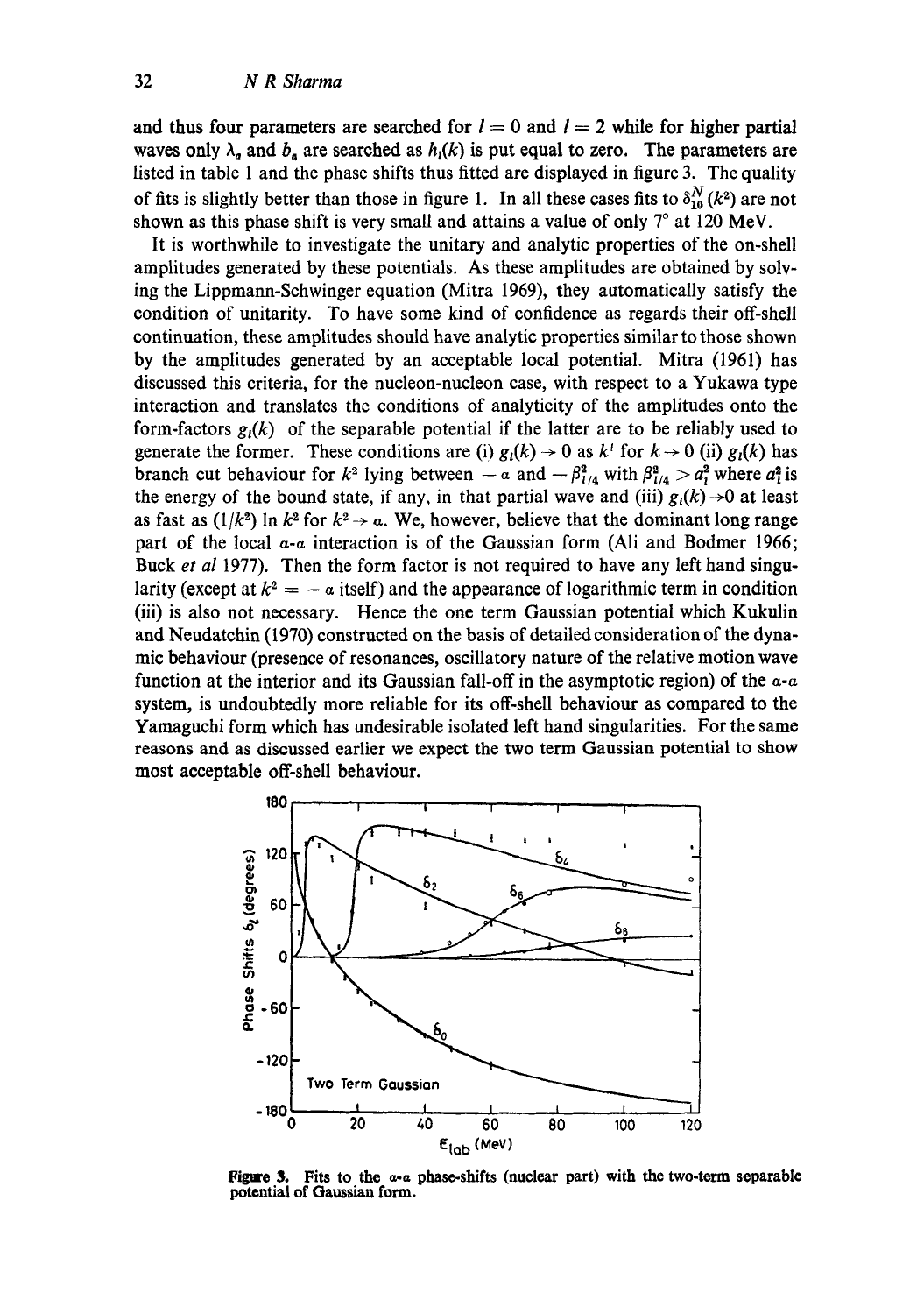## 3.3 *Half off-shell factors*

Corresponding to these potentials, described in §§ 3.1 and 3.2, half off-shell factors  $f<sub>i</sub>(p, k)$  are calculated at a few fixed values of k such that the on-shell centre of mass energy,  $E_{on} = \hbar^2 k^2/m_a$  varies from 10 MeV to 60 MeV. The off-shell parameter p goes from 0.25 fm<sup>-1</sup> to 5 fm<sup>-1</sup> spanning a range of off-shell energy,  $E_{\text{off}} = \hbar^2 p^2/m_a$ from 0.65 MeV to 260 MeV. The criteria for inferring that a potential has large offshell effect in some partial wave and at some on-shell energy  $E_{on}$  is that either the corresponding  $f<sub>i</sub>(p, k)$  is large in magnitude or it is negative in sign. A negative value of  $f_i(p, k)$  completely reverses the contribution of that partial wave to the total scattering amplitude. These amplitudes are always real for separable potentials while for local potentials they are expected to be complex in general. It has been found that up to  $E_{on} = 60$  MeV, the imaginary part of  $f_i(p, k)$  as generated by the potential of Darriulat *et al* is identically zero while that produced by the potential of Buck *et al* have very small *imaginary part* (less than 10% of the real part) for values of  $E_{\text{on}}$  above 40 MeV. We thus compare only the real parts of the half-shell factors produced by these potentials.

For partial waves  $l \geq 4$ ,  $f_l(p, k)$  are positive for all values of  $E_{on}$  over almost the entire range of p. They are large in magnitude at low energies except the one for  $l = 4$  but that is because the on-shell T-matrix for these partial waves is identically zero in that range. These factors vary smoothly around the on-shell point and tend



Figure 4. Comparison of the Kowalski-Noyes half-off-shell factors  $f_i$  ( $p$ ,  $k$ ), in the  $l = 0$  and  $l = 2$  partial waves, as generated by various potentials. The values of the on-shell energy **Eon is** 10 MeV. The **position of the** on-shell point is shown by arrowhead.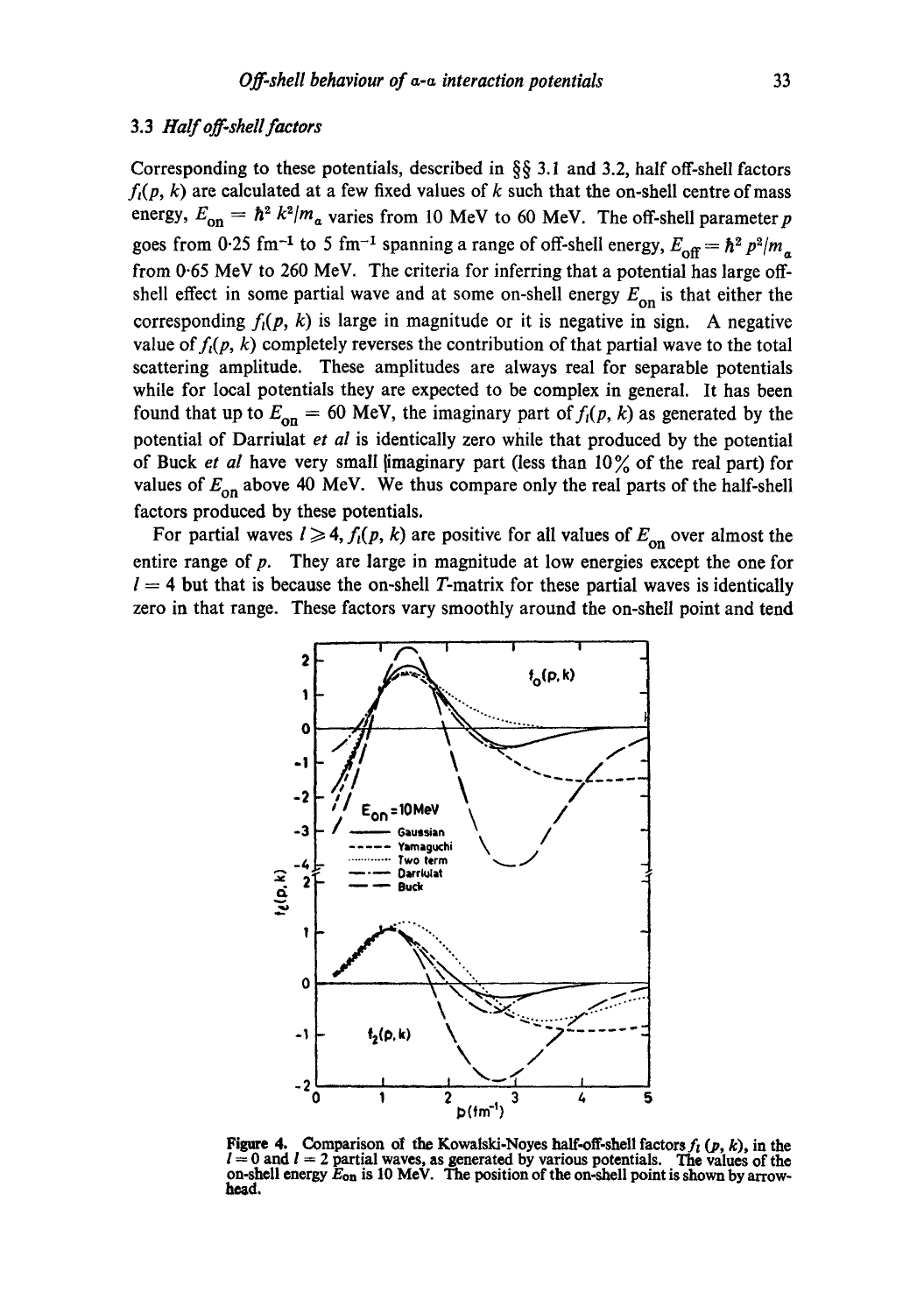

**Figure 5.** Same as in figure 4. The value of the on-shell energy  $E_{on}$  is 30 MeV.



Figure 6. Same as in figure 4. The value of the on-shell energy  $E_{on}$  is 50 MeV.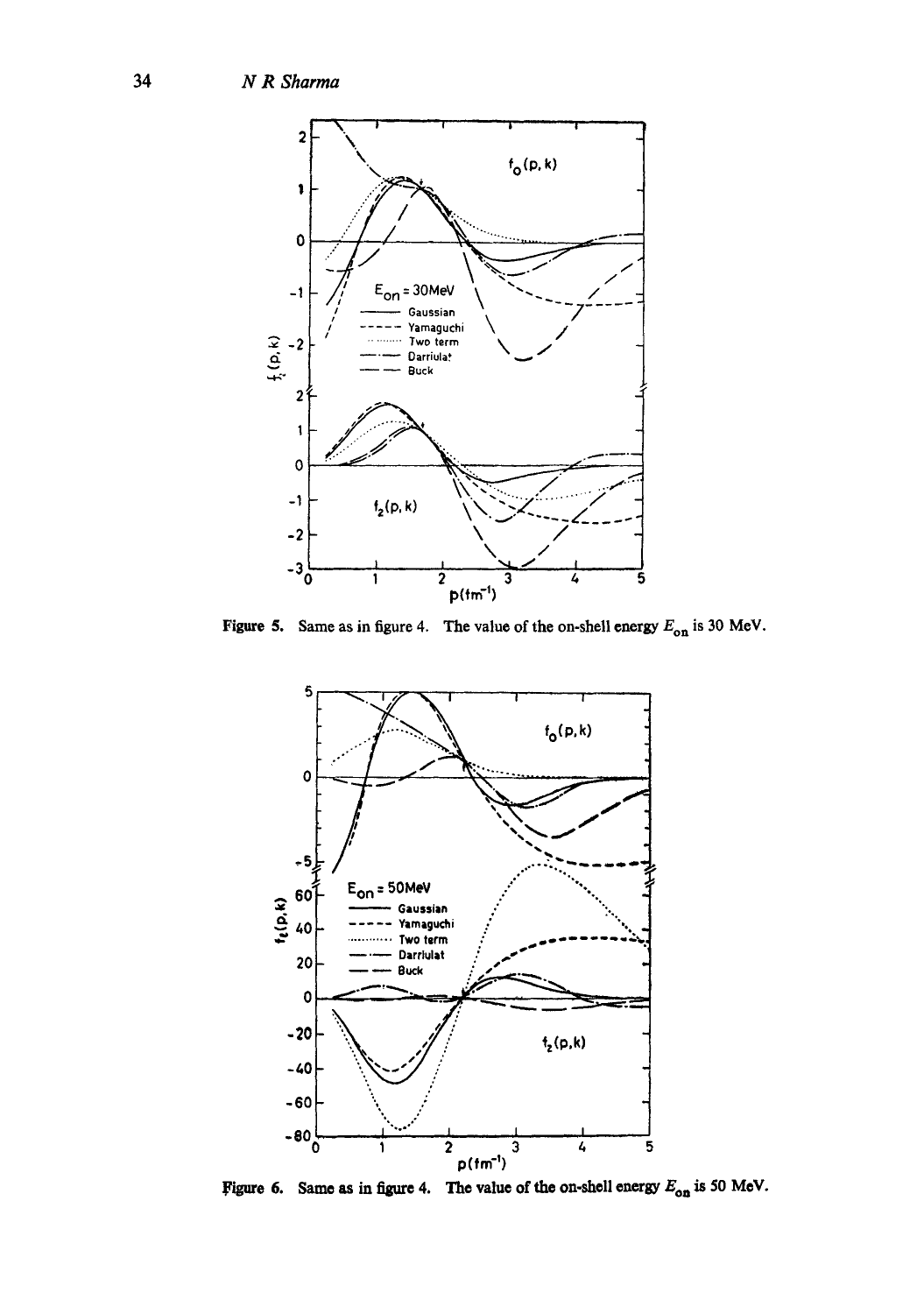to zero very fast as the off-shell distance increases. While at 30 MeV they take values between 0 and 4, this range comes down to lie between 0 and 1.5 by 50 MeV. So in these partial waves all the potentials have very smooth off-sheU behaviour which thus cannot produce very large off-shell effects. The results are drastically different for  $f_0(p, k)$  and  $f_2(p, k)$ . They show large variations and often become negative. Their behaviour is different for different potentials throughout the energy range. We have, therefore, shown only the variation in  $f_0(p, k)$  and  $f_2(p, k)$  at three values of on-shell energy. At 10 MeV  $f_0(p, k)$  varies between  $\pm 4$  and  $f_2(p, k)$  is within  $\pm 2$ , (figure 4), while at 30 MeV these ranges are  $\pm$  2.5 and  $\pm$  3.0 respectively (figure 5). Though the magnitude variations are small, the sign reversal is not similar for all the potentials and in that sense they are different. By 50 MeV, though  $f_0(p, k)$  is within  $\pm$  6,  $f_2(p, k)$  changes through  $+$  80 to  $-$  80 (figure 6). Calculation at 60 MeV shows that it is  $f_0(p, k)$  which shows large variations while  $f_2(p, k)$  remains within  $\pm 6$ (not shown). In this range, the two term separable potential does not produce sign reversal in  $f_0(p, k)$  and the variations in the magnitude of  $f_2(p, k)$  as produced by Buck's potential are clearly different than those produced by other potentials. A calculation at 90 MeV shows that while other potentials start generating smaller values for all  $f_i(p, k)$  these two potentials continue to generate large values for  $f_0(p, k)$ . Also the imaginary part of  $f_0(p, k)$  as produced by Buck's potential at 90 MeV is no longer insignificant as compared to the real part.

We thus conclude that as far as higher partial waves are concerned all these potentials have very similar off-shell behaviour. The non-local potentials are further similar in producing large variations in  $f_0(p, k)$  and  $f_2(p, k)$  at 60 MeV and 50 MeV respectively. However, for all values of on-shell energy and for a considerable range of the off-shell parameter p, slightly away from the on-shell point, the values of  $f_0(p, k)$ and  $f_2(p, k)$  generated by different potentials are widely different in magnitude and sometimes in sign. Thus it is expected that for any value of on-shell energy, these potentials will produce quite different half-off-shell cross-section for a very large range of off-shell energies. Many body calculations, which require a knowledge of this behaviour for small off-shell distances at low on-shell energies, are not likely to distinguish between one potential or the other.

The  $(a, 2a)$  knock out reaction is more suited for this purpose because of the many choices of kinematical conditions that it offers. However, the dynamics of this reaction is not well established and there are differences of opinion (Jain 1979; Jain and Sarma 1979) about its localization. Furthermore the analysis, in the factorized distorted wave impulse approximation (DWIA), of the most recently studied  $(a, 2a)$  reaction on light nuclei at 140 MeV (Wang *et al* 1980) underestimates the energy sharing distribution by a factor of 100 when reasonable parameters are used for the distorting potentials and bound state wave function. Unless these large discrepancies are sorted out, it will be very difficult to extract off-shell effects of the  $a-a$  interaction from these experiments. We can, however, study these potentials for a comparatively smaller correction which will improve the shape agreement of the distribution instead of its absolute magnitude. One of the factors in the DWIA expression for the  $(a, 2a)$  crosssection is  $\left|\right\rangle \left\langle \mathbf{p} \right| T_{\alpha\alpha} (k^2, \theta_{\alpha\alpha}^{\text{CM}}) \right|$  k)  $\left|\right\rangle$  where p and k are the asymptotic c.m. momenta of the  $a$ -a system before and after knock out and cos  $\theta_{aa}^{CM} = \hat{\mathbf{p}} \cdot \hat{\mathbf{k}}$ . In every analysis, this term is invariably approximated by its on shell reduction  $\langle k \hat{p} | T_{aa} (k^2, \theta_{aa}^{CM}) \rangle$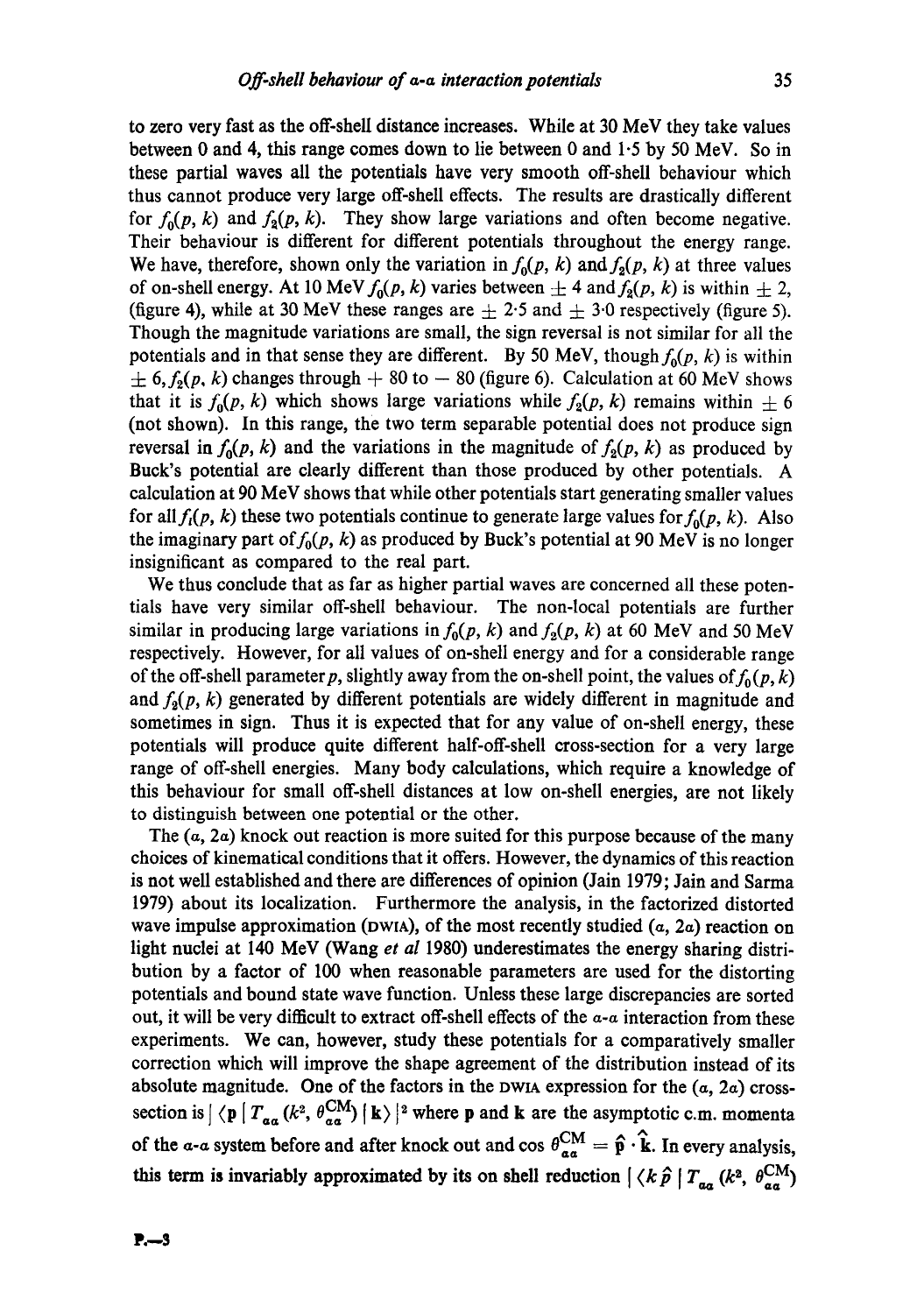

Figure 7. The off-shell correction  $\Lambda$ , defined in the text, for the energy sharing distribution of the  $(a, 2a)$  reaction at  $140$  MeV, as produced by different potentials.

 $|\mathbf{k}\rangle|^2$ . We define the correcting factor  $\mathbf{\Lambda} = |\langle \mathbf{p} | T | \mathbf{k}\rangle|^2 / |\langle k \hat{\rho} | T | \mathbf{k}\rangle|^2$  which can be easily calculated using (15).

The values of  $\Lambda$  as generated by different potentials, for a model quasi free reaction <sup>16</sup>O( $\alpha$ , 2 $\alpha$ )<sup>12</sup> C at 140 MeV assuming  $\alpha$ -binding energy  $E_B$  to be 10 MeV, for various values of energy  $E_1$  of one of the outgoing a-particles are shown in figure 7. It may be mentioned that while  $E_{on}$  is very nearly 60 MeV at all points, the value of  $E_{off}$ is 70 MeV at the centre and goes up to 90 MeV on either side and  $\theta_{\alpha a}^{\text{UM}}$  is 90° at the centre and varies up to  $80^\circ$ . As is evident the correction is unity for local potentials while separable potentials produce appreciable and quite different values of  $\Lambda$ . When the reaction is better understood and required off-shell correction is reliably estimated we will be able to choose our potential in preference to others. Again we predict, from a look at figure 7, that the two term Gaussian potential may provide an acceptable correction.

### **Acknowledgement**

The author thanks Dr B K Jain who suggested the problem, took keen interest at every stage of the calculation and made many a useful comment in the preparation of the manuscript.

### **References**

Ali S and Bodmer A R 1966 *Nuel. Phys.* 80 99

- Beam J E 1969 *Phys. Lett. 1330* 67
- Brink D M 1975 in *Clustering phenomena in nuclei H* (eds) D A Goldberg, J B Marion and S J Wallace (Maryland : Univ. of Maryland), p. 3
- Brown G E and Jackson A D 1976 *The nucleon-nucleon interaction* (Amsterdam: North Holland) p. 68